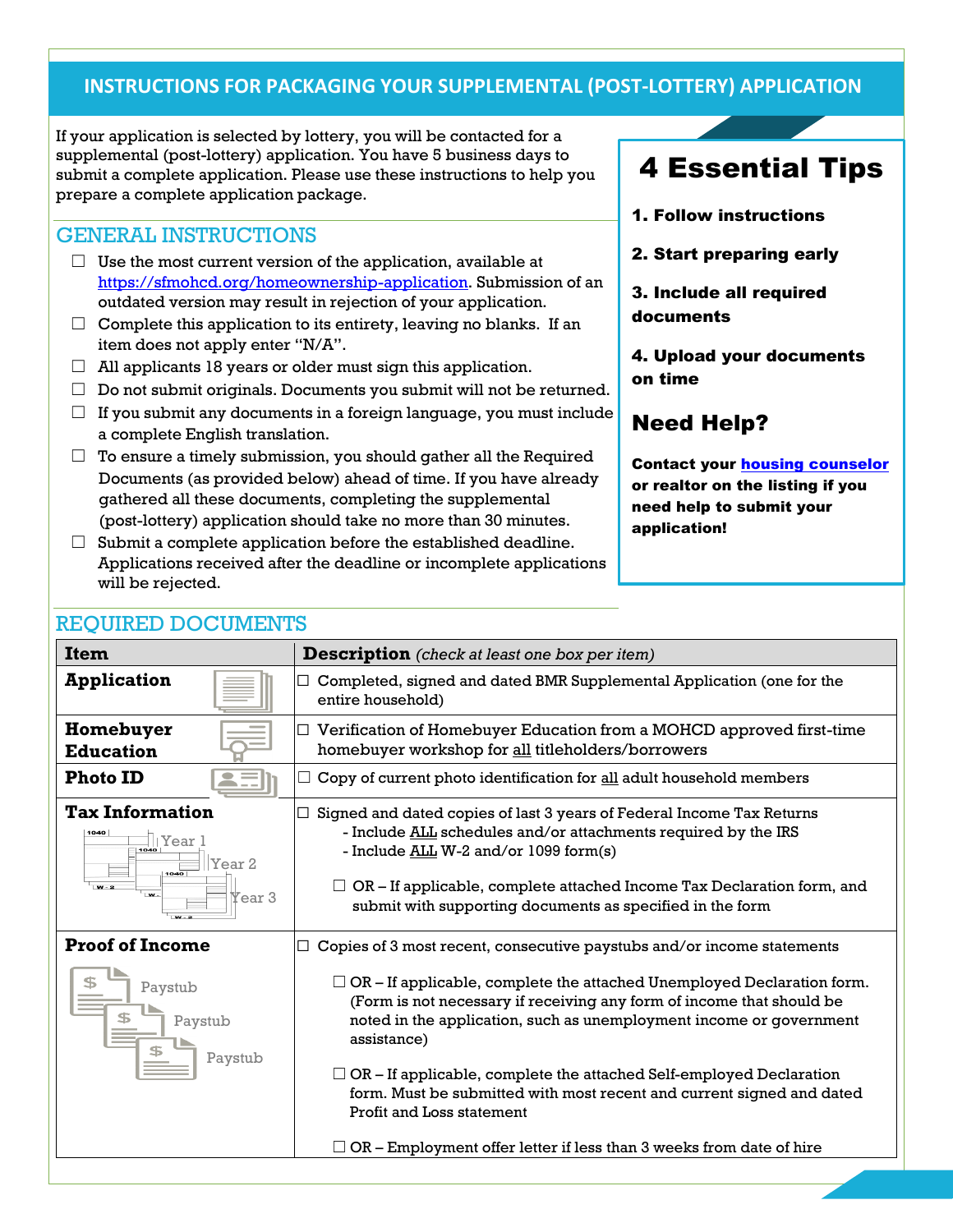| <b>Bank Statements</b><br>Statement 1<br>m<br>Statement<br>ПU         | $\Box$ Copies of 3 most recent and most consecutive bank or asset statements from<br>all bank or other liquid asset accounts. Must be official statements. All pages<br>must be included. |  |  |
|-----------------------------------------------------------------------|-------------------------------------------------------------------------------------------------------------------------------------------------------------------------------------------|--|--|
| Statement                                                             | $\Box$ Copies of 1 most recent monthly or quarterly statement for all retirement<br>accounts.                                                                                             |  |  |
| <b>Lease Agreement</b><br><b>Lease Agreement</b><br>& 3 Rent Payments | Copy of current lease agreement with all pages with proof of 3 most recent<br>rent payments<br>If rent free, provide a signed letter from your landlord                                   |  |  |
| <b>Gift Funds</b><br>æ<br>- if applicable                             | $\Box$ N/A<br>$\Box$ If applicable, completed gift letter and evidence of donor availability of funds                                                                                     |  |  |
| <b>Purchase</b><br><b>Offer</b><br>- if applicable                    | $\Box$ N/A - This section does not apply to new for sale BMR units<br>$\Box$ Resale BMR Units Only - copy of SF Purchase Offer signed by buyer and<br>buyer's realtor                     |  |  |

## ASSEMBLE YOUR APPLICATION

- $\Box$  Make sure you are organizing your application package using the enclosed dividers for each section so that information can be easily identified and nothing left out. If the section is not applicable, still have a divider for that section and then check the box "N/A" on the divider.
- $\Box$  The section dividers are placed in the following order:
	- Section I: Application
	- Section II: Homebuyer Education
	- Section III: ID
	- Section IV: Income
	- Section V: Assets
	- Section VI: Rent
	- Section VII: Gift Funds
	- Section VIII: Purchase Offer

## BE CAREFUL!

When you fill out your application for assisted housing from MOHCD make sure the information provided is complete, accurate and honest. You must include:

- All sources of income and changes in income for any member of your household, such as wages, welfare payments, benefits, retirement, all contributions or gifts you regularly received, and etc.
- All assets, such as bank accounts, savings bonds, stocks, and investments and etc. that are owned or jointly owned by you or any member of your household.

 If you don't understand something on the application, always ask questions. Better to be safe than sorry! The information you provide on your application will be verified. Providing false or misleading information is fraud, and subject to penalties and prohibition from participating in the program.

## REPORT FRAUD

If you know of anyone who provided false information on a MOHCD assisted housing application, or if anyone tells you to provide false information, report that person to the MOHCD Confidential Hotline by:

- Call the Hotline at 415-701-5613 Monday through Friday, from 8:00am to 5:00pm, or
- Email the Hotline a[t housinginfo@sfgov.org,](mailto:housinginfo@sfgov.org) or
- Write the Hotline at: MOHCD, 1 South Van Ness Ave, 5th Floor, San Francisco, CA 94103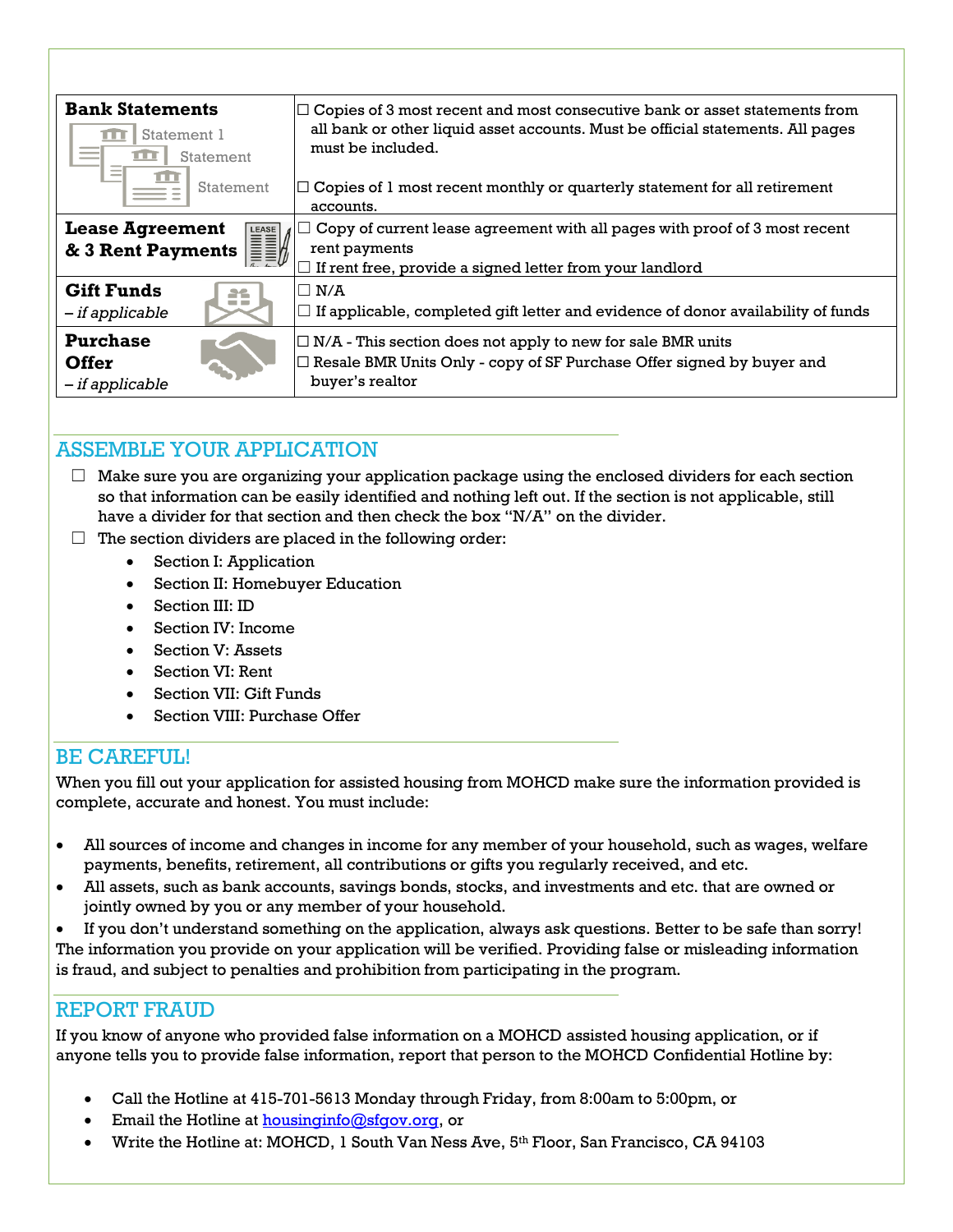# Section I: Application

Signed and dated application with applicable Declaration(s)

One application per household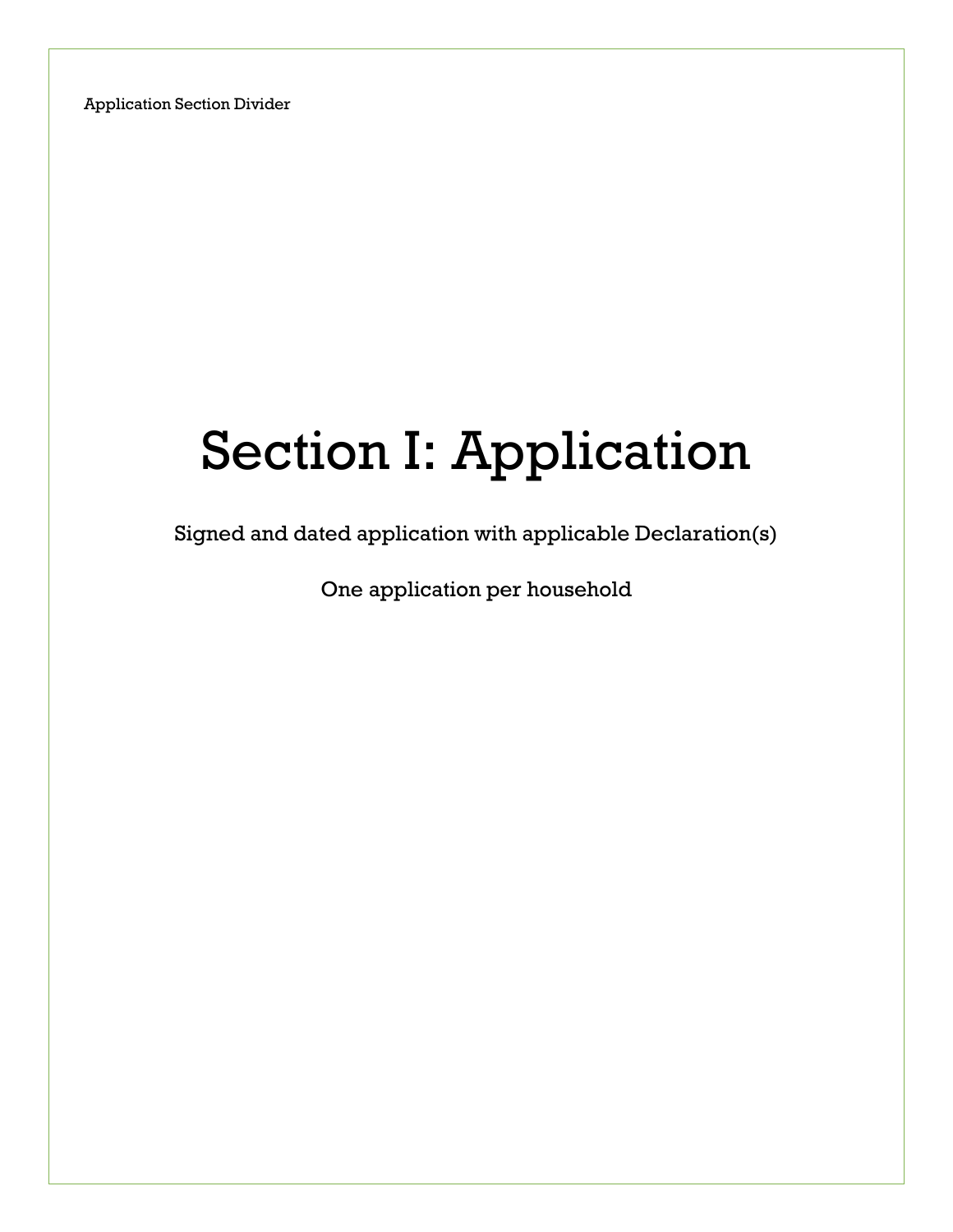# Section II: Homebuyer Education

Verification of Homebuyer Education for **ALL** titleholders/borrowers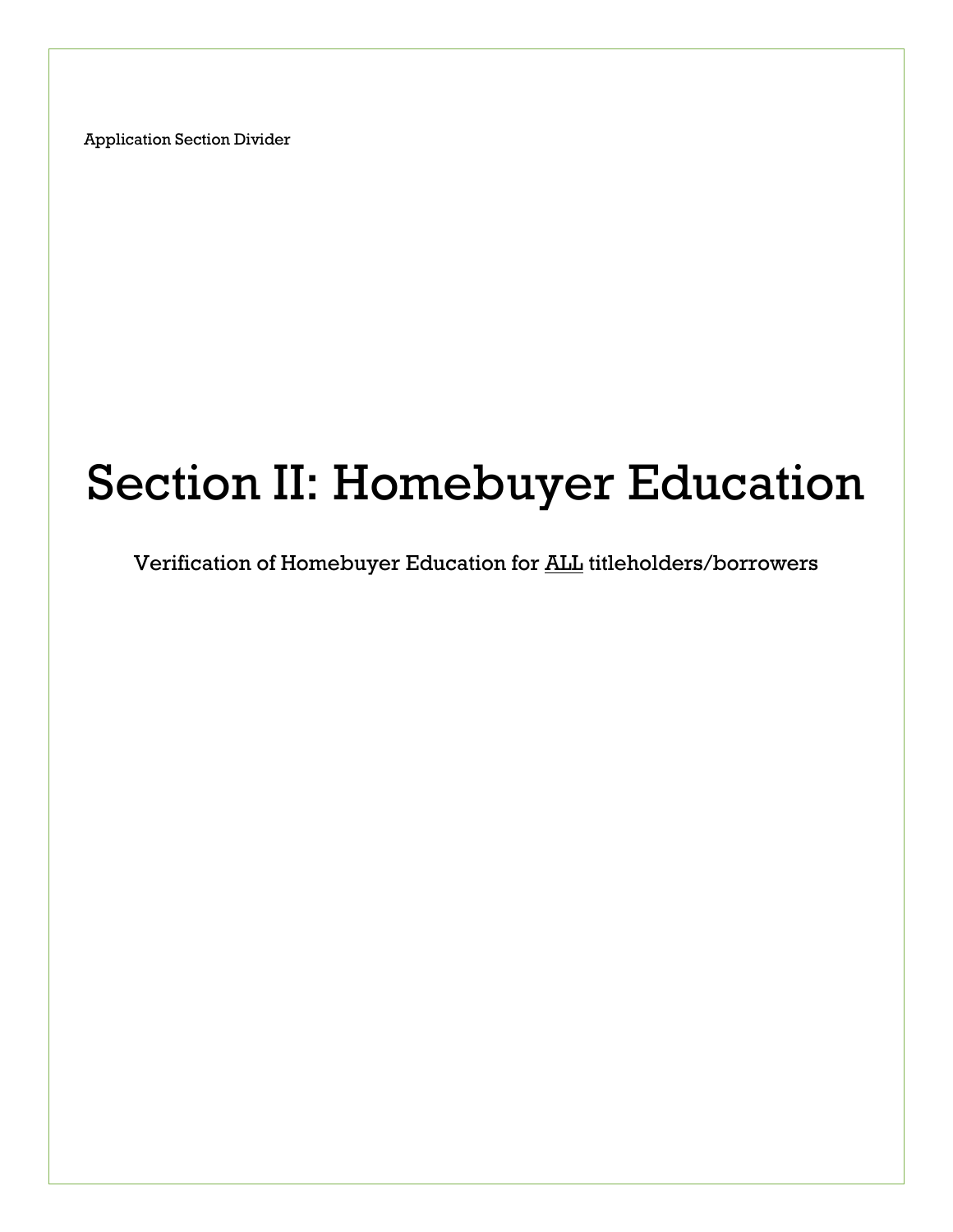# Section III: ID

Copy of current government-issued photo ID for ALL adult household members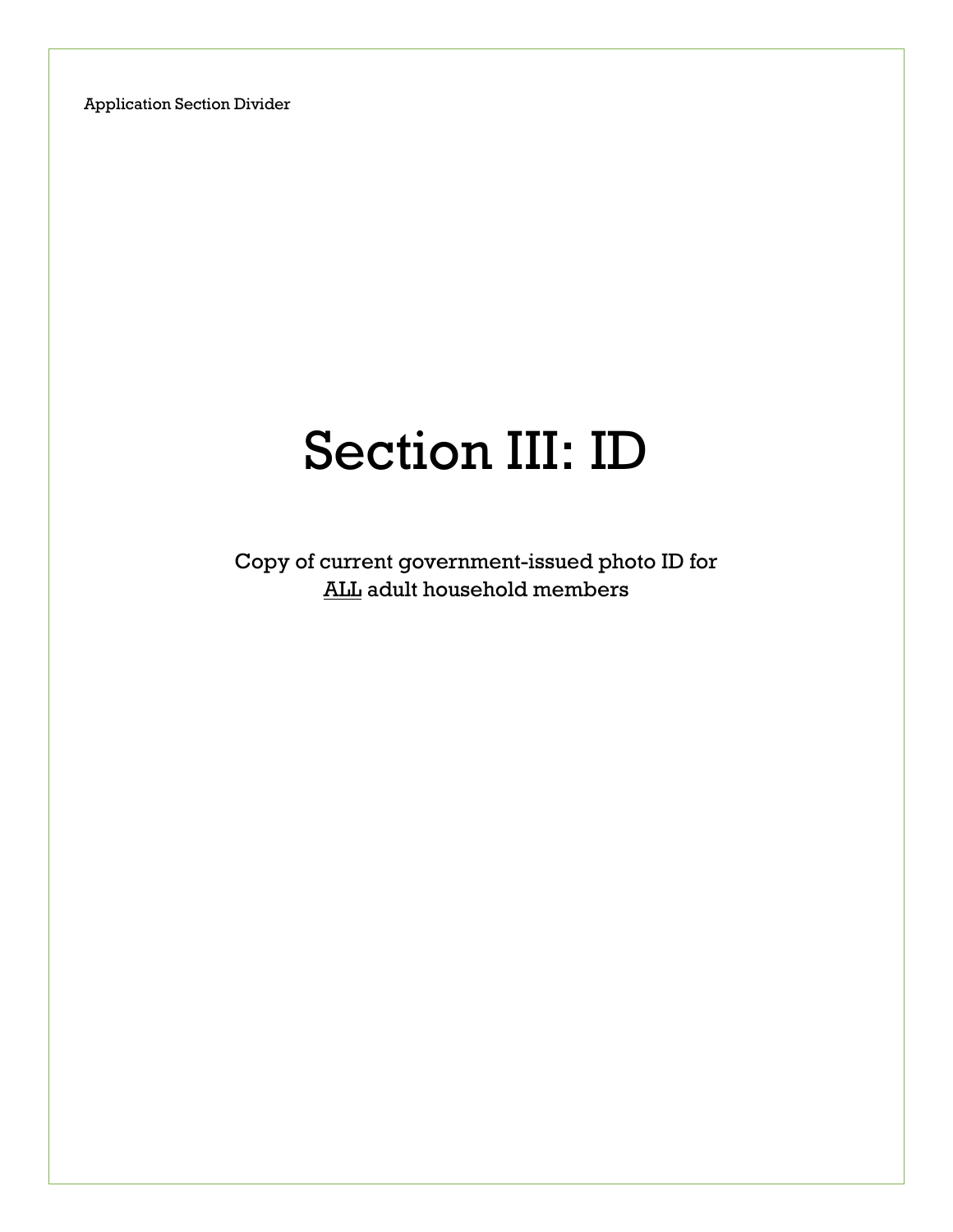# Section IV: Income

Income documents for ALL adult household members

## Income documents:

Copies of last 3 years of federal income tax returns including ALL W-2 and 1099s Copies of 3 most recent, consecutive paystubs and/or income statements For self-employment income, a year-to-date Profit and Loss Statement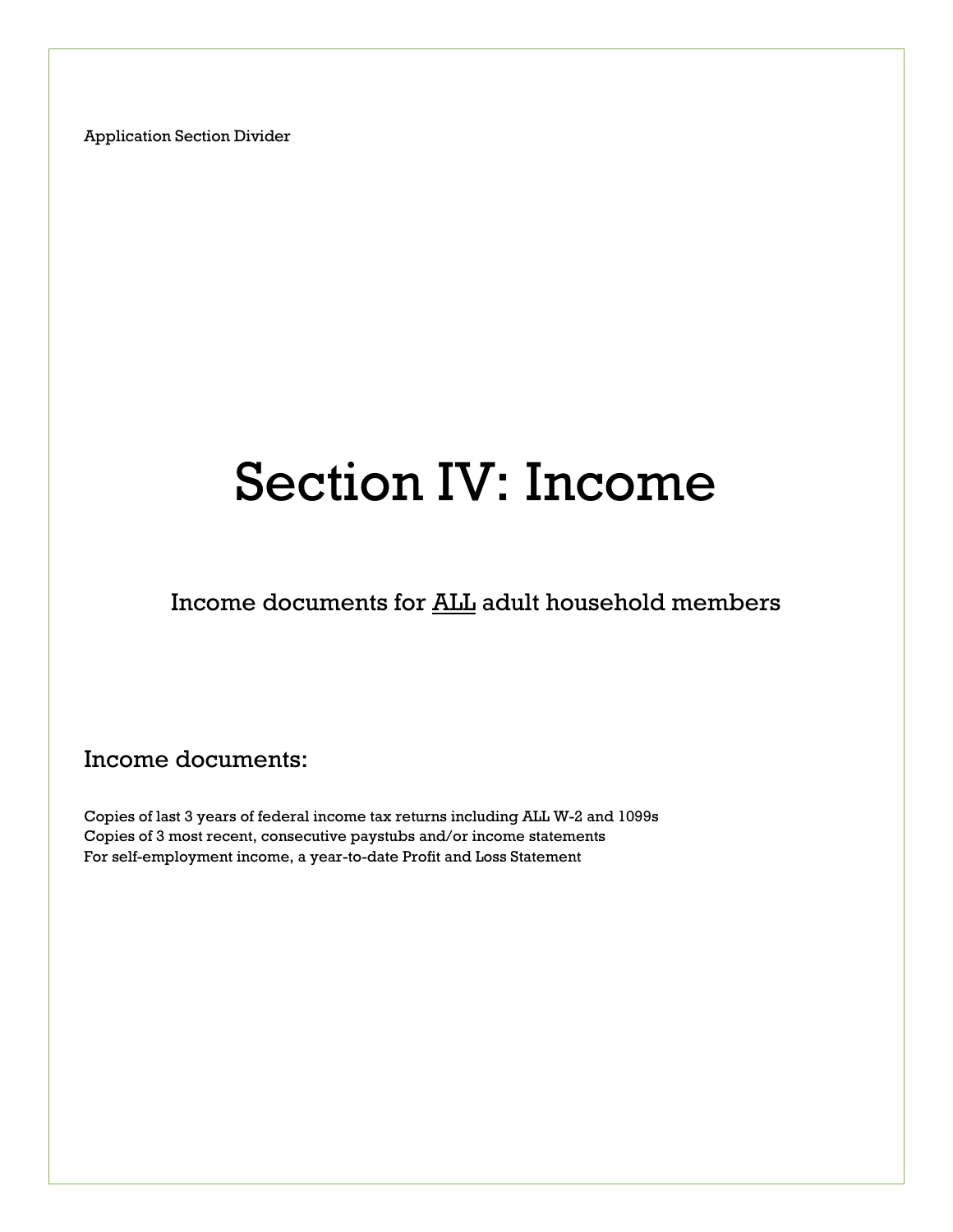# Section V: Assets

Assets documents for all adult household members

# Assets documents:

Liquid Assets: copies of 3 most recent and most consecutive bank or asset statements from all bank or other liquid asset accounts. Must be official statements. All pages must be included.

Non-Liquid Assets: copies of 1 most recent monthly or quarterly statement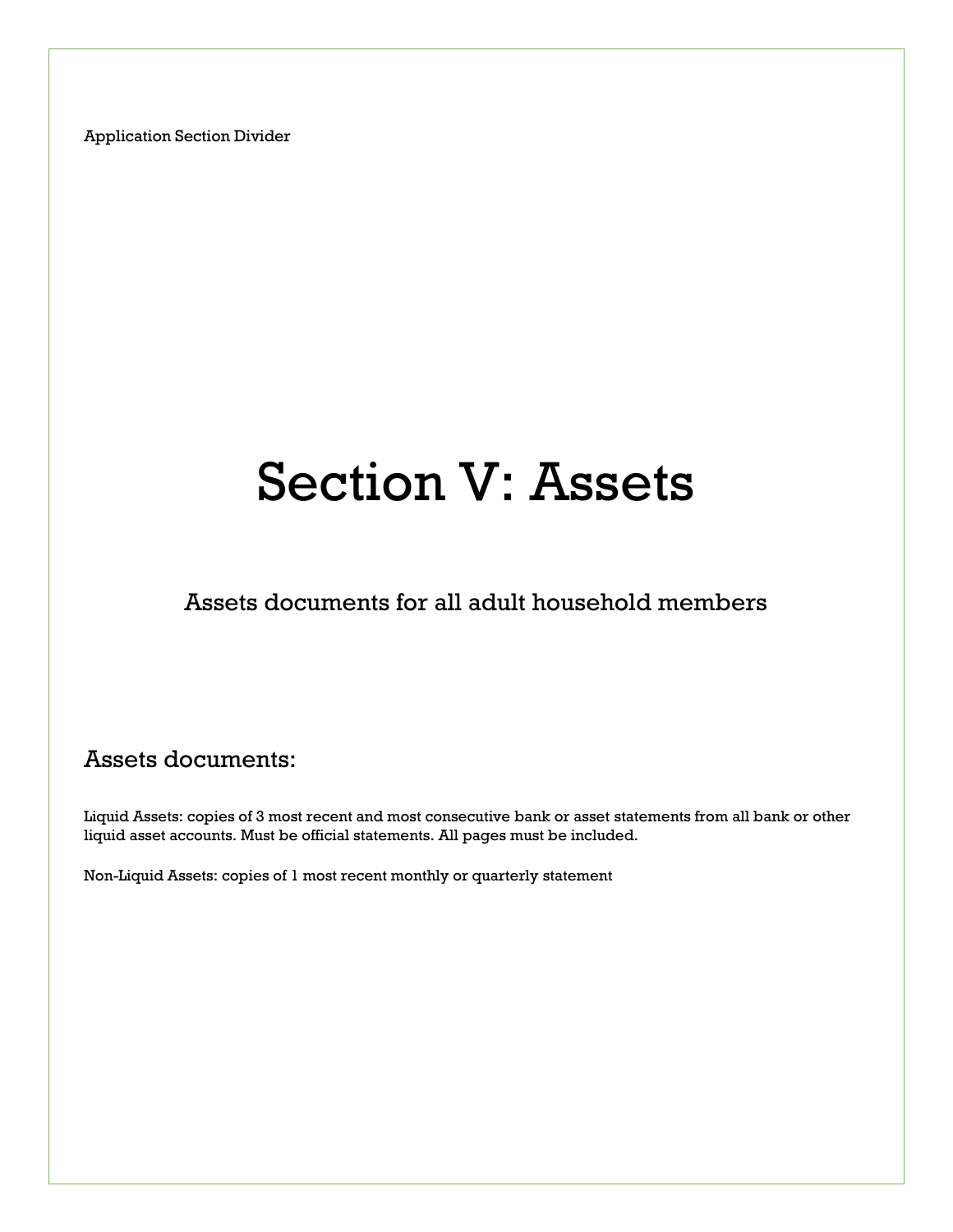# Section VI: Proof of Rent

## Rent documents:

Copy of current lease agreement with all pages with proof of 3 most recent rent payments If rent free, provide a signed letter from the landlord to support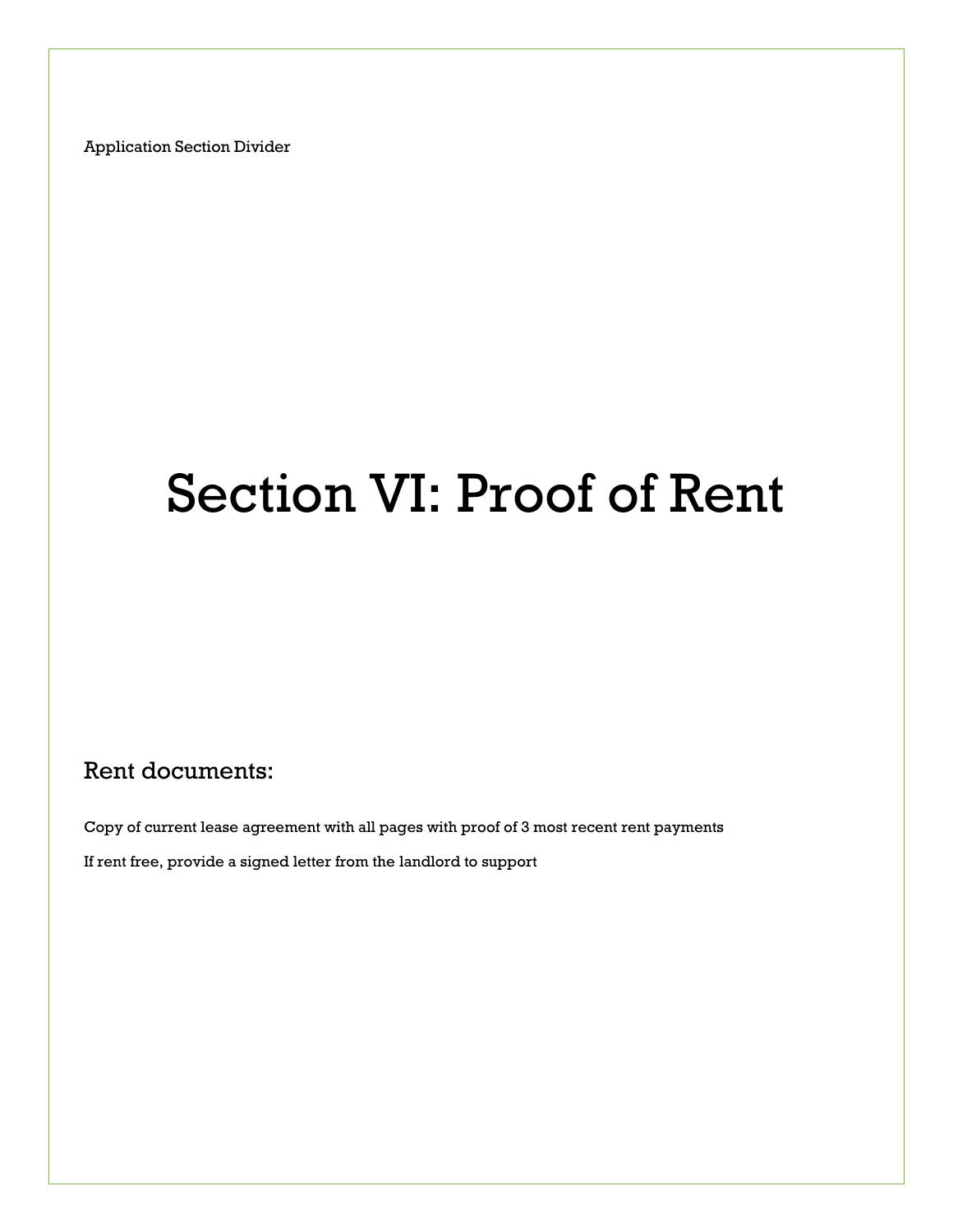# Section VII: Gift Funds

 $\Box$  N/A (check the box if not applicable)

Gift documents:

Completed gift letter (gift letter form is attached) Evidence of donor availability of funds (such as donor's bank statement)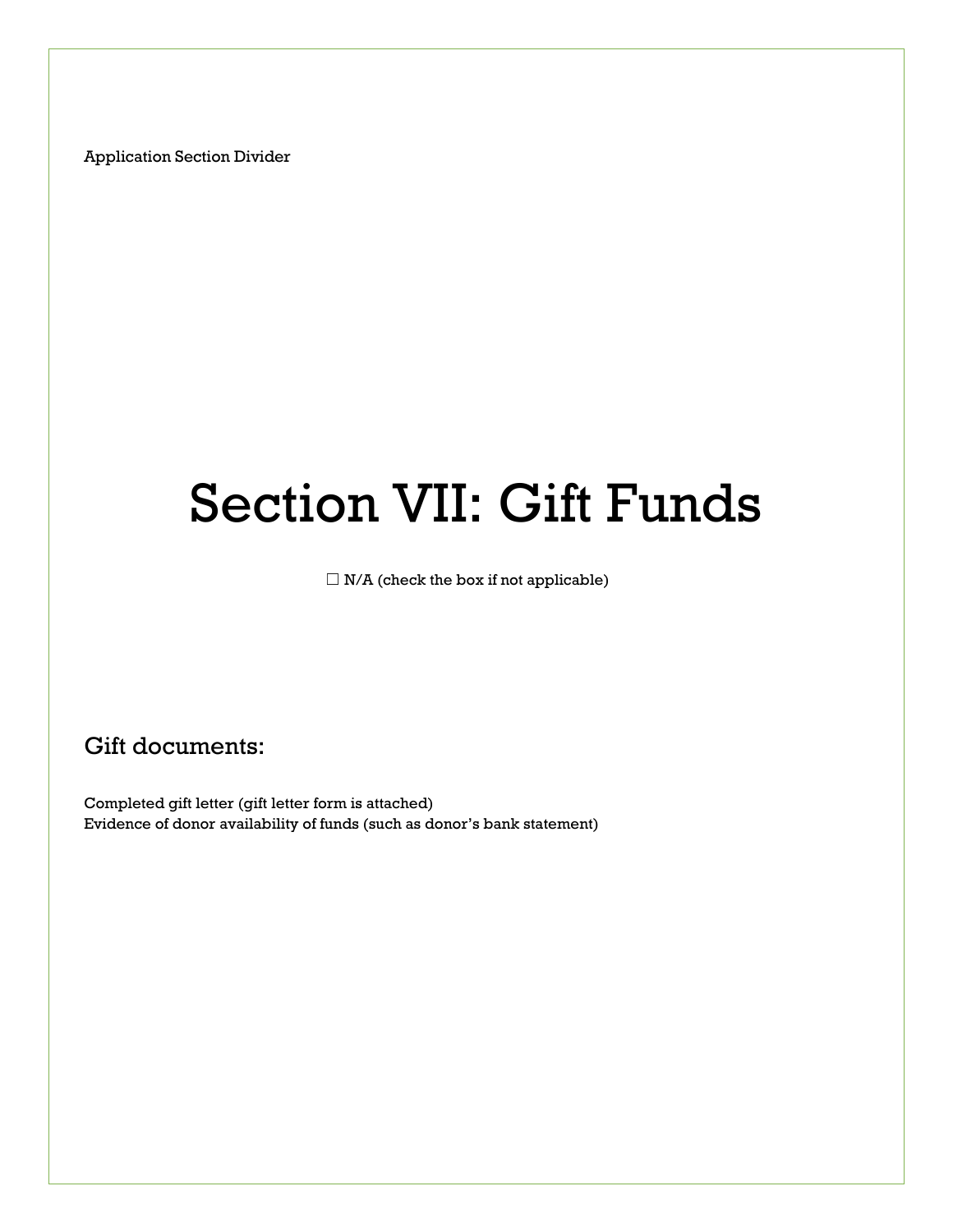# Section VIII: Purchase Offer

 $\Box$  N/A - This section does not apply to new for sale BMR units

## Documents:

Resale BMR Units Only - copy of SF Purchase Offer signed by buyer and buyer's realtor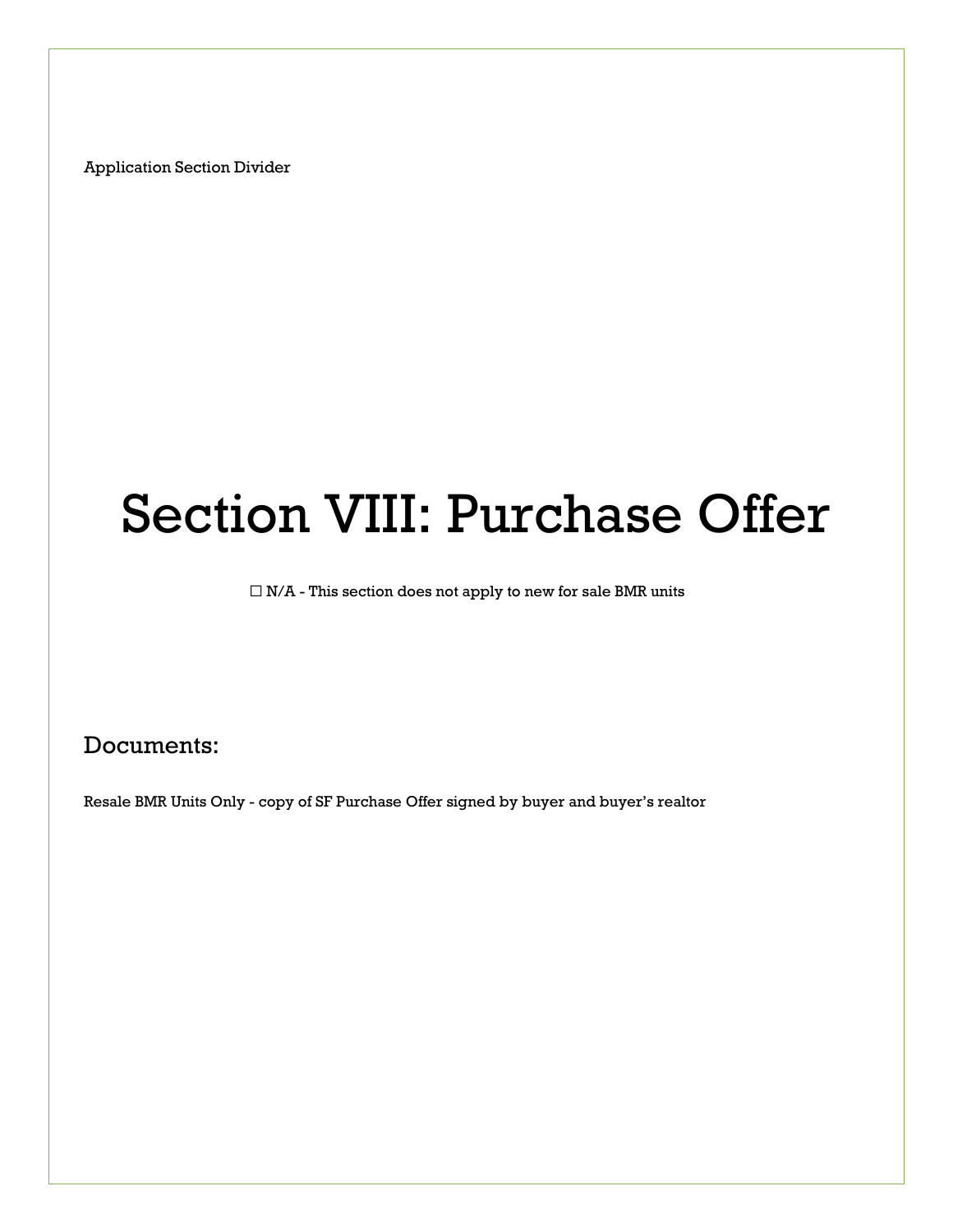## **SAN FRANCISCO BELOW MARKET RATE (BMR) HOMEOWNERSHIP SUPPLEMENTAL APPLICATION**

#### **TODAY'S DATE:**

**HOUSEHOLD MEMBER INFORMATION** 

| <b>BMR UNIT ADDRESS</b>           |                                                |                  |      |                                                                                                | Please enter one:               |     |      |
|-----------------------------------|------------------------------------------------|------------------|------|------------------------------------------------------------------------------------------------|---------------------------------|-----|------|
|                                   |                                                |                  |      |                                                                                                | Lottery Ticket #                |     |      |
| Street No. Street Name            |                                                | Street Type Unit |      | Zip Code                                                                                       | Preferred Size<br># of bedrooms |     |      |
|                                   | <b>Primary Applicant (Household Member 1):</b> |                  |      |                                                                                                |                                 |     |      |
| <b>HOUSEHOLD</b><br><b>MEMBER</b> | <b>LEGAL NAME</b>                              |                  |      |                                                                                                | <b>DATE OF BIRTH</b>            |     |      |
| #1                                | Middle<br>First                                |                  | Last |                                                                                                | Month                           | Day | Year |
| Primary                           | <b>OCCUPATION:</b>                             |                  |      | $\Box$ Married or Domestic Partnered                                                           |                                 |     |      |
| <b>Applicant</b>                  | <b>DEPENDENT:</b> Yes $\Box$<br>No $\square$   |                  |      | $\Box$ Unmarried (including single, divorced, widowed)<br>$\Box$ Separated                     |                                 |     |      |
| <b>Household Member 2</b>         |                                                |                  |      |                                                                                                |                                 |     |      |
| <b>HOUSEHOLD</b>                  | <b>LEGAL NAME</b>                              |                  |      |                                                                                                | <b>DATE OF BIRTH</b>            |     |      |
| <b>MEMBER</b>                     | Middle<br>First                                |                  | Last |                                                                                                | Month                           | Day | Year |
| #2                                | <b>OCCUPATION:</b>                             |                  |      | $\Box$ Married or Domestic Partnered                                                           |                                 |     |      |
|                                   | DEPENDENT: Yes<br>No $\square$                 |                  |      | $\Box$ Unmarried (including single, divorced, widowed)<br>$\Box$ Separated                     |                                 |     |      |
|                                   | <b>RELATIONSHIP TO PRIMARY APPLICANT:</b>      |                  |      |                                                                                                |                                 |     |      |
| <b>Household Member 3</b>         |                                                |                  |      |                                                                                                |                                 |     |      |
| <b>HOUSEHOLD</b>                  | <b>LEGAL NAME</b>                              |                  |      |                                                                                                | <b>DATE OF BIRTH</b>            |     |      |
| <b>MEMBER</b>                     | First<br>Middle                                |                  | Last |                                                                                                | Month                           | Day | Year |
| #3                                | <b>OCCUPATION:</b>                             |                  |      | $\Box$ Married or Domestic Partnered<br>$\Box$ Unmarried (including single, divorced, widowed) |                                 |     |      |
|                                   | DEPENDENT: Yes<br>No $\square$                 |                  |      | $\Box$ Separated                                                                               |                                 |     |      |
|                                   | <b>RELATIONSHIP TO PRIMARY APPLICANT:</b>      |                  |      |                                                                                                |                                 |     |      |
| <b>Household Member 4</b>         |                                                |                  |      |                                                                                                |                                 |     |      |
| <b>HOUSEHOLD</b>                  | <b>LEGAL NAME</b>                              |                  |      |                                                                                                | <b>DATE OF BIRTH</b>            |     |      |
| <b>MEMBER</b>                     | First<br>Middle                                |                  | Last |                                                                                                | Month                           | Day | Year |
| #4                                | <b>OCCUPATION:</b>                             |                  |      | $\Box$ Married or Domestic Partnered                                                           |                                 |     |      |
|                                   | No $\square$<br><b>DEPENDENT:</b> Yes          |                  |      | $\Box$ Unmarried (including single, divorced, widowed)<br>$\Box$ Separated                     |                                 |     |      |
|                                   | <b>RELATIONSHIP TO PRIMARY APPLICANT:</b>      |                  |      |                                                                                                |                                 |     |      |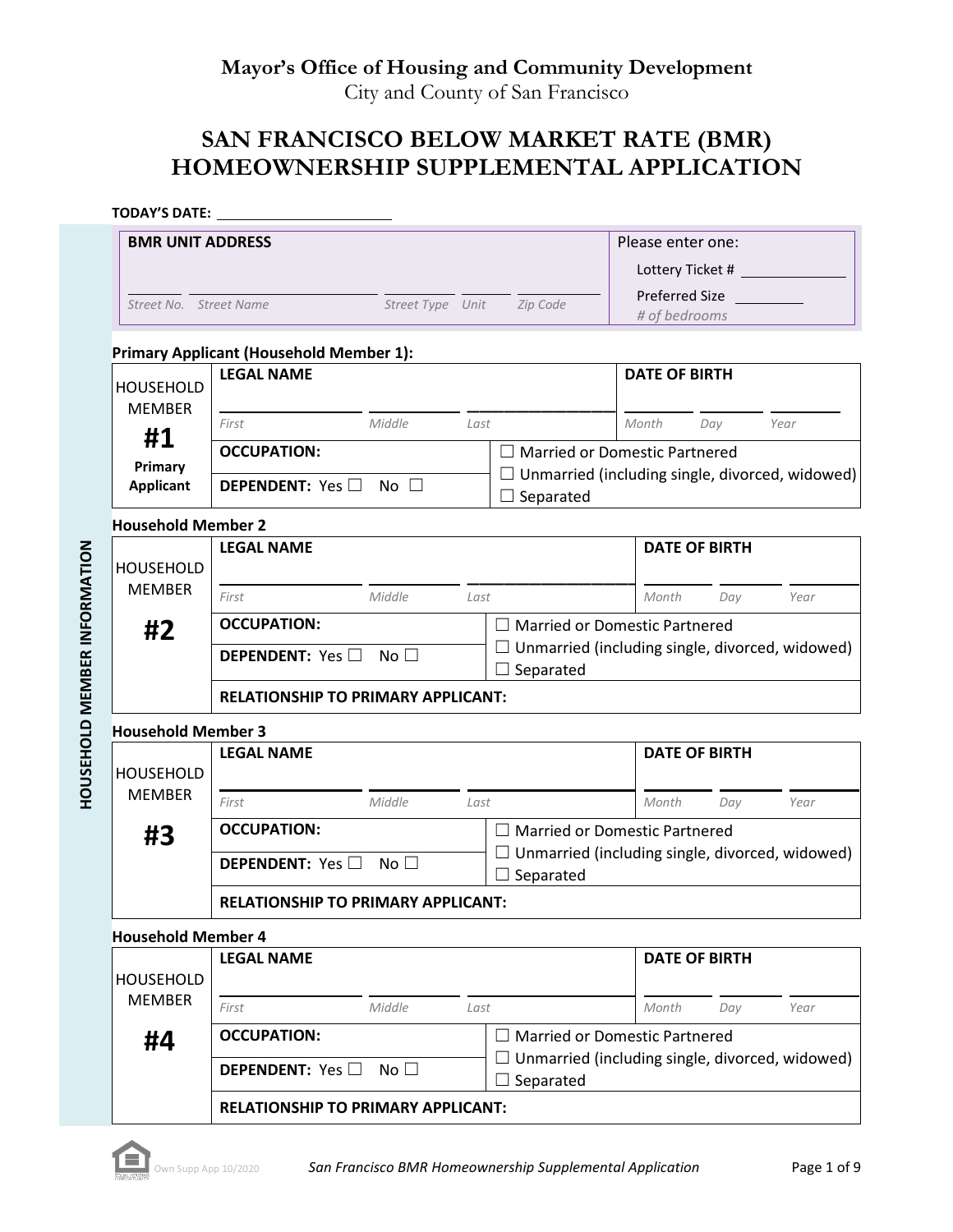## **SAN FRANCISCO BELOW MARKET RATE (BMR) HOMEOWNERSHIP SUPPLEMENTAL APPLICATION**

|                           | <b>LEGAL NAME</b>                         |                 |      |                                                              | <b>DATE OF BIRTH</b> |     |      |
|---------------------------|-------------------------------------------|-----------------|------|--------------------------------------------------------------|----------------------|-----|------|
| <b>HOUSEHOLD</b>          |                                           |                 |      |                                                              |                      |     |      |
| <b>MEMBER</b>             | First                                     | Middle          | Last |                                                              | Month                | Day | Year |
| #5                        | <b>OCCUPATION:</b>                        |                 |      | <b>Married or Domestic Partnered</b>                         |                      |     |      |
|                           | <b>DEPENDENT:</b> Yes $\Box$              | No <sub>1</sub> |      | Unmarried (including single, divorced, widowed)<br>Separated |                      |     |      |
|                           | <b>RELATIONSHIP TO PRIMARY APPLICANT:</b> |                 |      |                                                              |                      |     |      |
|                           |                                           |                 |      |                                                              |                      |     |      |
| <b>Household Member 6</b> |                                           |                 |      |                                                              |                      |     |      |
|                           | <b>LEGAL NAME</b>                         |                 |      |                                                              | <b>DATE OF BIRTH</b> |     |      |
| <b>HOUSEHOLD</b>          |                                           |                 |      |                                                              |                      |     |      |
| <b>MEMBER</b>             | First                                     | Middle          | Last |                                                              | Month                | Day | Year |
|                           | <b>OCCUPATION:</b>                        |                 |      | Married or Domestic Partnered                                |                      |     |      |
| #6                        | <b>DEPENDENT:</b> Yes $\Box$              | No $\Box$       |      | Unmarried (including single, divorced, widowed)<br>Separated |                      |     |      |

*(If you need to add more household members, please attach a separate sheet to this application)*

**Total Household Size Including Dependents:**

#### **TITLE REQUIREMENTS**

*All Household members aged 18 and older must appear on the title for a BMR Ownership Unit and be co-borrowers on the mortgage for the BMR unit except 1) Legal dependents of titleholders as claimed on the two most recent federal income tax returns (spouses and domestic partners are not considered dependents); 2) A Household member younger than age 24 who is the child of a titleholder and will reside in the BMR Unit as their Primary Residence, regardless of being named as a dependent on the federal tax form; 3) Household members that do not count toward the BMR Unit size and their income does not change the applicant's Household income eligibility. Household members falling into this category are usually those who do not intend to live in the BMR Unit as their Primary Residence for the entire duration of ownership of the Unit.*

#### **TITLE WILL BE HELD IN WHAT NAME(S):**

*(PRINT EXACTLY how you wish to have your legal name(s) shown on title, which will be exactly how your name appears on the final City documents.)*

| <b>TITLEHOLDER   FIRST NAME</b> | <b>MIDDLE NAME</b> | <b>LAST NAME</b> | <b>SUFFIX</b> |
|---------------------------------|--------------------|------------------|---------------|
|                                 |                    |                  |               |
|                                 |                    |                  |               |
|                                 |                    |                  |               |
|                                 |                    |                  |               |
|                                 |                    |                  |               |
|                                 |                    |                  |               |

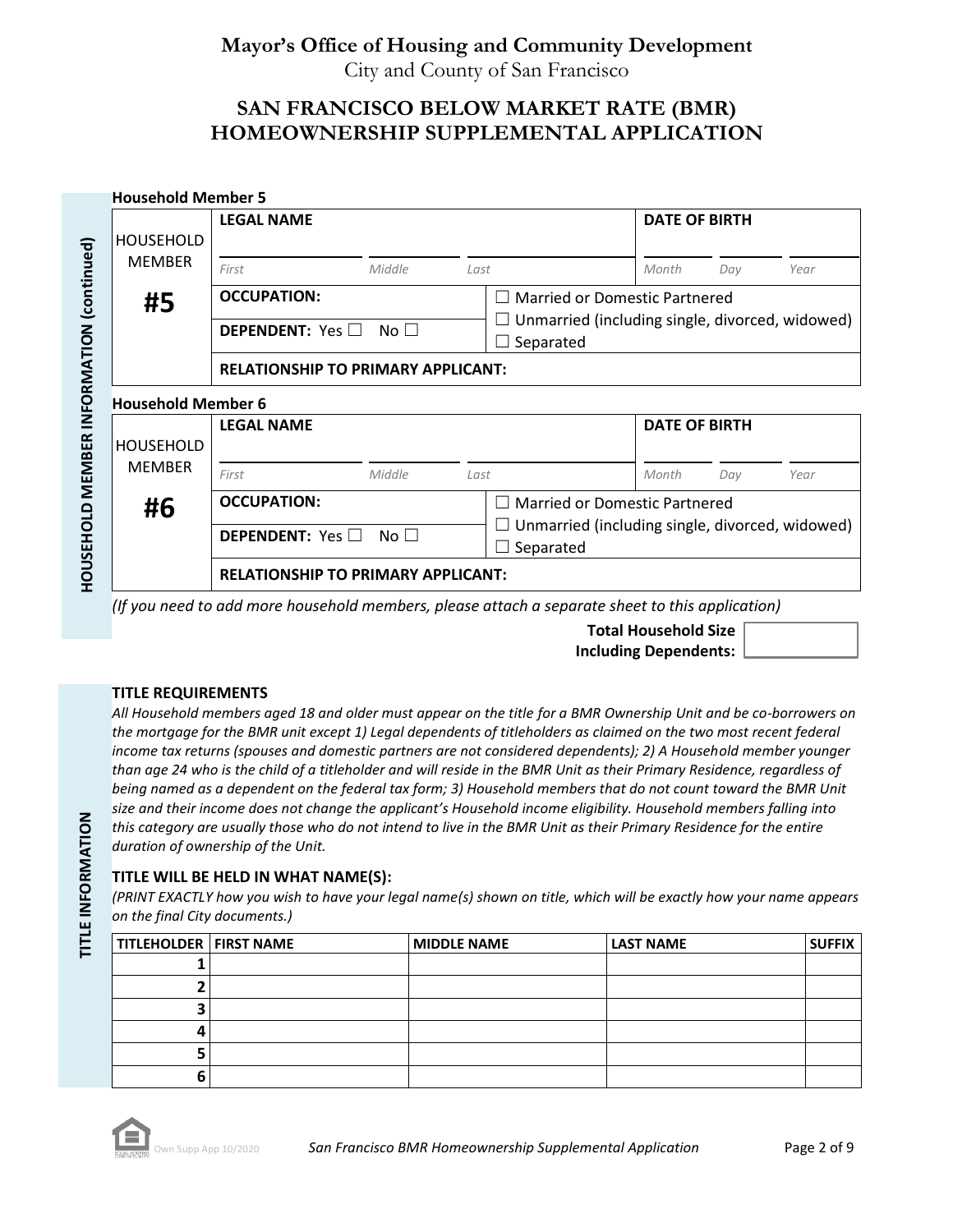# **SAN FRANCISCO BELOW MARKET RATE (BMR) HOMEOWNERSHIP SUPPLEMENTAL APPLICATION**

#### **THE FOLLOWING QUESTIONS APPLY TO THE ENTIRE HOUSEHOLD:**

| A) What is the household's total current rent amount?                                                                                                                                                                                                                                       |                    |
|---------------------------------------------------------------------------------------------------------------------------------------------------------------------------------------------------------------------------------------------------------------------------------------------|--------------------|
|                                                                                                                                                                                                                                                                                             | per month          |
| B) Do you currently live in a BMR rental unit?                                                                                                                                                                                                                                              | <b>Yes</b>         |
|                                                                                                                                                                                                                                                                                             | No                 |
| C) Does any household member own a manufactured home, agricultural or commercial<br>property, or vacant land?                                                                                                                                                                               | 7 Yes<br>1No       |
|                                                                                                                                                                                                                                                                                             |                    |
| D) Does any household member have an ownership interest in a business entity?                                                                                                                                                                                                               | 7 Yes              |
| If yes, provide name of business: 1999 and 1999 and 1999 and 1999 and 1999 and 1999 and 1999 and 1999 and 1999                                                                                                                                                                              | <b>No</b>          |
| E) Has any household member appeared on title for a housing unit in the past 3 years from<br>the date of this application?                                                                                                                                                                  | 7 Yes<br>No        |
| If yes, enter name(s): $\qquad \qquad$                                                                                                                                                                                                                                                      |                    |
| F) Does your household have enough in savings for the down payment, closing costs and reserves?<br>Down payment: 3% of the purchase price of this BMR unit.<br>Closing costs: various, but generally about 3% of the purchase price.<br>Reserves: 3 months of the proposed housing expenses | 7 Yes<br>No        |
| G) Will your household be receiving gift funds for the purchase of this BMR unit?                                                                                                                                                                                                           | Yes                |
| If yes, indicate gift funds amount: \$                                                                                                                                                                                                                                                      | No                 |
| H) Does any household member hold a Section 8 Housing Choice Voucher or Certificate, or<br>any other form of housing assistance?                                                                                                                                                            | 7 Yes<br>No        |
| If yes, enter recipient's name(s):<br>and attach a copy of Eligibility Certification or other documentation to your application.                                                                                                                                                            |                    |
| I) Will you and all your household members occupy this BMR unit as primary residence within<br>60 days after you purchase the unit?                                                                                                                                                         | $\sqcap$ Yes<br>No |
| If no, explain:                                                                                                                                                                                                                                                                             |                    |
| J) Will any person or persons occupy this BMR unit who are not your dependent(s) and will<br>not appear on title of this BMR unit?                                                                                                                                                          | TYes<br>No         |
| If yes, enter name(s):                                                                                                                                                                                                                                                                      |                    |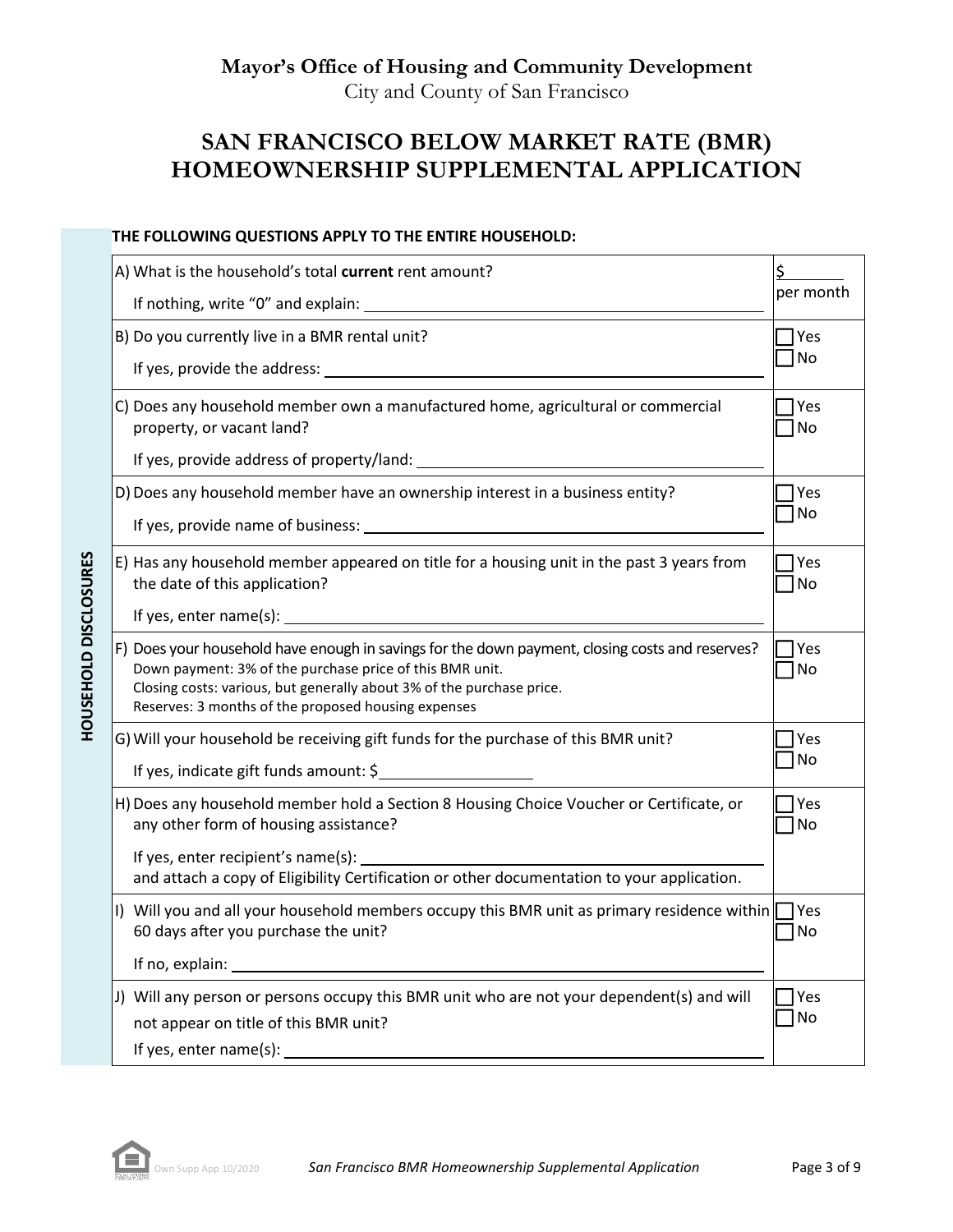# **SAN FRANCISCO BELOW MARKET RATE (BMR) HOMEOWNERSHIP SUPPLEMENTAL APPLICATION**

You must complete this form as a part of your application. See application instructions for more information and examples. \*\*PLEASE PROVIDE A TWO YEAR WORK HISTORY\*\*

|     | "HH#" = Household Member Number                                                    |                         |                                                        |          |                        |  |  |  |
|-----|------------------------------------------------------------------------------------|-------------------------|--------------------------------------------------------|----------|------------------------|--|--|--|
|     | <b>EMPLOYMENT: 2 YEAR WORK HISTORY IS REQUIRED</b>                                 |                         |                                                        |          |                        |  |  |  |
|     | (Please write "unemployed" under "Employer Name" for unemployed household members) |                         |                                                        |          |                        |  |  |  |
| HH# | <b>Employer Name</b>                                                               | <b>Employer Address</b> | Begin Date & End Date   Self-Employed?<br>(mm/dd/yyyy) | (Yes/No) | Gross Annual<br>Income |  |  |  |
|     |                                                                                    |                         |                                                        |          | \$                     |  |  |  |
|     |                                                                                    |                         |                                                        |          | \$                     |  |  |  |
|     |                                                                                    |                         |                                                        |          | \$                     |  |  |  |
|     |                                                                                    |                         |                                                        |          | \$                     |  |  |  |
|     |                                                                                    |                         |                                                        |          | Ş                      |  |  |  |
|     |                                                                                    |                         |                                                        |          | \$                     |  |  |  |

#### "HH#" = Household Member Number

| <b>GROSS ANNUAL INCOME for each household member</b> |                     |                                                |                                                                                                                                                                                  |  |  |  |
|------------------------------------------------------|---------------------|------------------------------------------------|----------------------------------------------------------------------------------------------------------------------------------------------------------------------------------|--|--|--|
| HH#                                                  | <b>Wages/Salary</b> | Self-Employment                                | <b>Non-Employment Received Annually</b><br>(i.e. Income from Pension; Social<br>Security; Retirement; Unemployment;<br>Child Support; Alimony; Income from<br>Investments; etc.) |  |  |  |
| 1                                                    |                     |                                                |                                                                                                                                                                                  |  |  |  |
| $\overline{2}$                                       |                     |                                                |                                                                                                                                                                                  |  |  |  |
| 3                                                    |                     |                                                |                                                                                                                                                                                  |  |  |  |
| 4                                                    |                     |                                                |                                                                                                                                                                                  |  |  |  |
| 5                                                    |                     |                                                |                                                                                                                                                                                  |  |  |  |
| 6                                                    |                     |                                                |                                                                                                                                                                                  |  |  |  |
| <b>TOTALS</b>                                        | \$<br>(a)           | $\varsigma$<br>(b)                             | ¦\$<br>(c)                                                                                                                                                                       |  |  |  |
|                                                      |                     | TOTAL GROSS ANNUAL INCOME Add (a) through (c): | $\varsigma$<br>(d)                                                                                                                                                               |  |  |  |

You must complete this form as a part of your application.

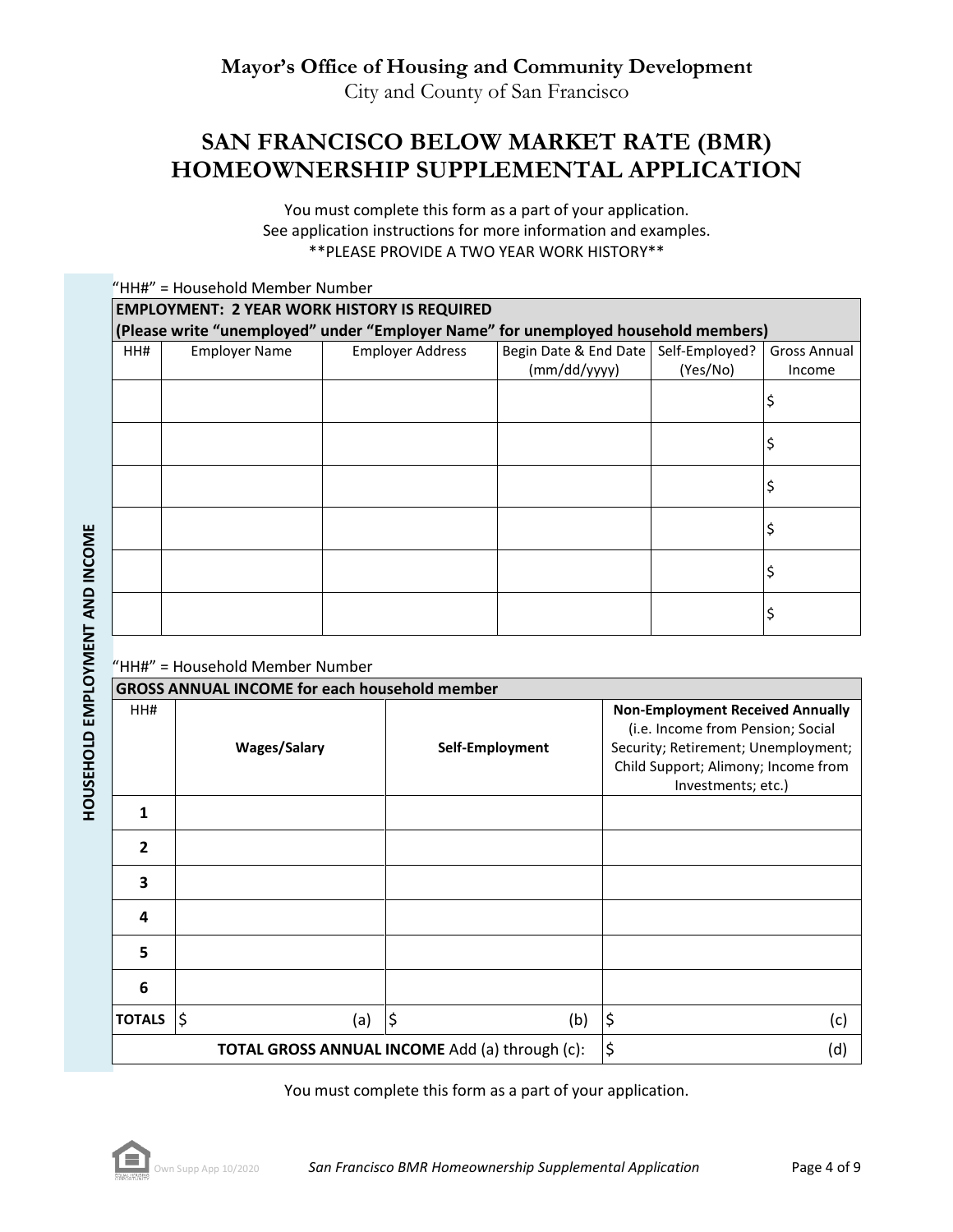# **SAN FRANCISCO BELOW MARKET RATE (BMR) HOMEOWNERSHIP SUPPLEMENTAL APPLICATION**

See application instructions for more information and examples.

#### **INCOME FROM LIQUID ASSETS**

Important: You must list every cash account that shows the household member as an account holder. Liquid asset accounts can include, but are not limited to, checking accounts, savings accounts, Certificates of Deposit, Mutual Funds, stocks, bonds, trust funds, limited liability investments, gifts for down payment or other costs, retirement accounts, monthly income from retirement and any other account in which money is saved. If money is not saved in an institution (e.g. it is saved at home), applicants must list this amount, as well. Do not include material assets such as cars, boats, etc. -- only cash assets.

You must also list all joint accounts, custodial accounts for minors, and other accounts on which the household member's name appears. Failure to list all accounts will disqualify your household from applying for the BMR unit. All money used toward down payment and closing costs is counted as an asset and should be included. Retirement money will not be counted toward the asset test and should not be listed below. However, applicant must include at least the most recent statement from each retirement account as an attachment in your application for verification. Attach additional sheets if necessary.

HH # Name of Institution (bank name, etc.) Last 4 Digits of Account Number Type of Asset (e.g: bank account, savings account, CD, mutual fund, trust fund, gift, etc.) Current Cash Value of Asset \$ \$ \$ \$ \$ \$ \$ \$ \$ **Total Household Liquid Assets (do not include retirement):**  $\vert \xi \rangle$ 

"HH #" = Household Member Number

#### **YOU MUST ATTACH THE 3 MOST RECENT AND CONSECUTIVE STATEMENTS FOR EACH ASSET LISTED ABOVE.**

You must complete this form as a part of your application. See application instructions for more information and examples.



**– NON RETIREMENT**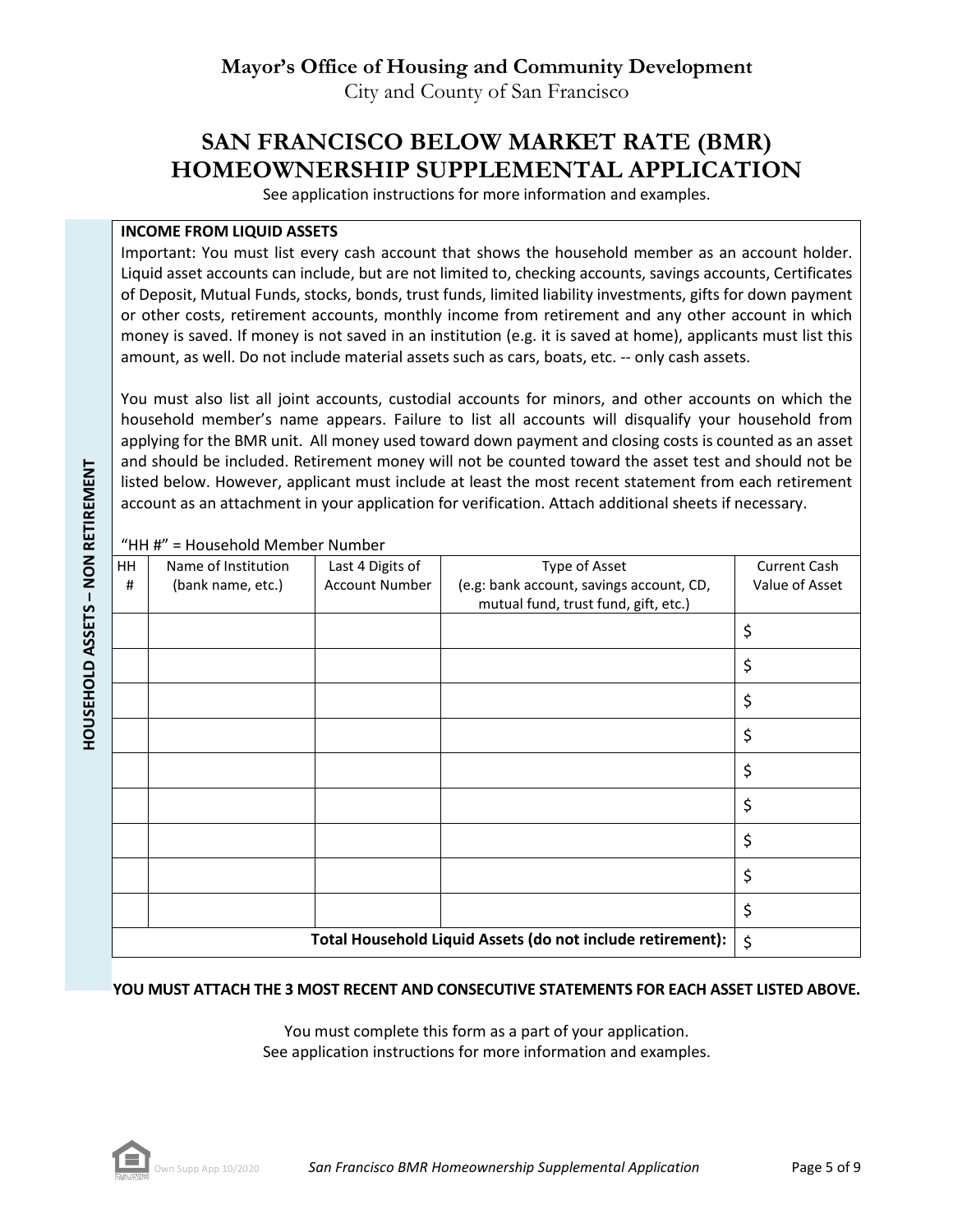## **Mayor's Office of Housing and Community Development**

City and County of San Francisco

# **SAN FRANCISCO BELOW MARKET RATE (BMR) HOMEOWNERSHIP SUPPLEMENTAL APPLICATION**

"HH #" = Household Member Number

|                          | HH | Name of Institution | Last 4 Digits of      | Specify Type of Asset                       | <b>Current Value</b> |
|--------------------------|----|---------------------|-----------------------|---------------------------------------------|----------------------|
|                          | #  |                     | <b>Account Number</b> | (e.g: 401K, 403B, IRA, etc.)                |                      |
|                          |    |                     |                       |                                             | \$                   |
|                          |    |                     |                       |                                             | \$                   |
|                          |    |                     |                       |                                             | \$                   |
|                          |    |                     |                       |                                             | \$                   |
| FROM RETIREMENT ACCOUNTS |    |                     |                       |                                             | \$                   |
|                          |    |                     |                       |                                             | \$                   |
|                          |    |                     |                       |                                             | \$                   |
|                          |    |                     |                       |                                             | \$                   |
|                          |    |                     |                       |                                             | \$                   |
|                          |    |                     |                       | <b>Total Household Retirement Accounts:</b> | \$                   |
| HOUSEHOLD ASSETS         |    |                     |                       |                                             |                      |

#### **YOU MUST ATTACH THE MOST RECENT STATEMENT FOR EACH RETIREMENT ACCOUNT LISTED ABOVE AND SIGN ON THE NEXT PAGE.**

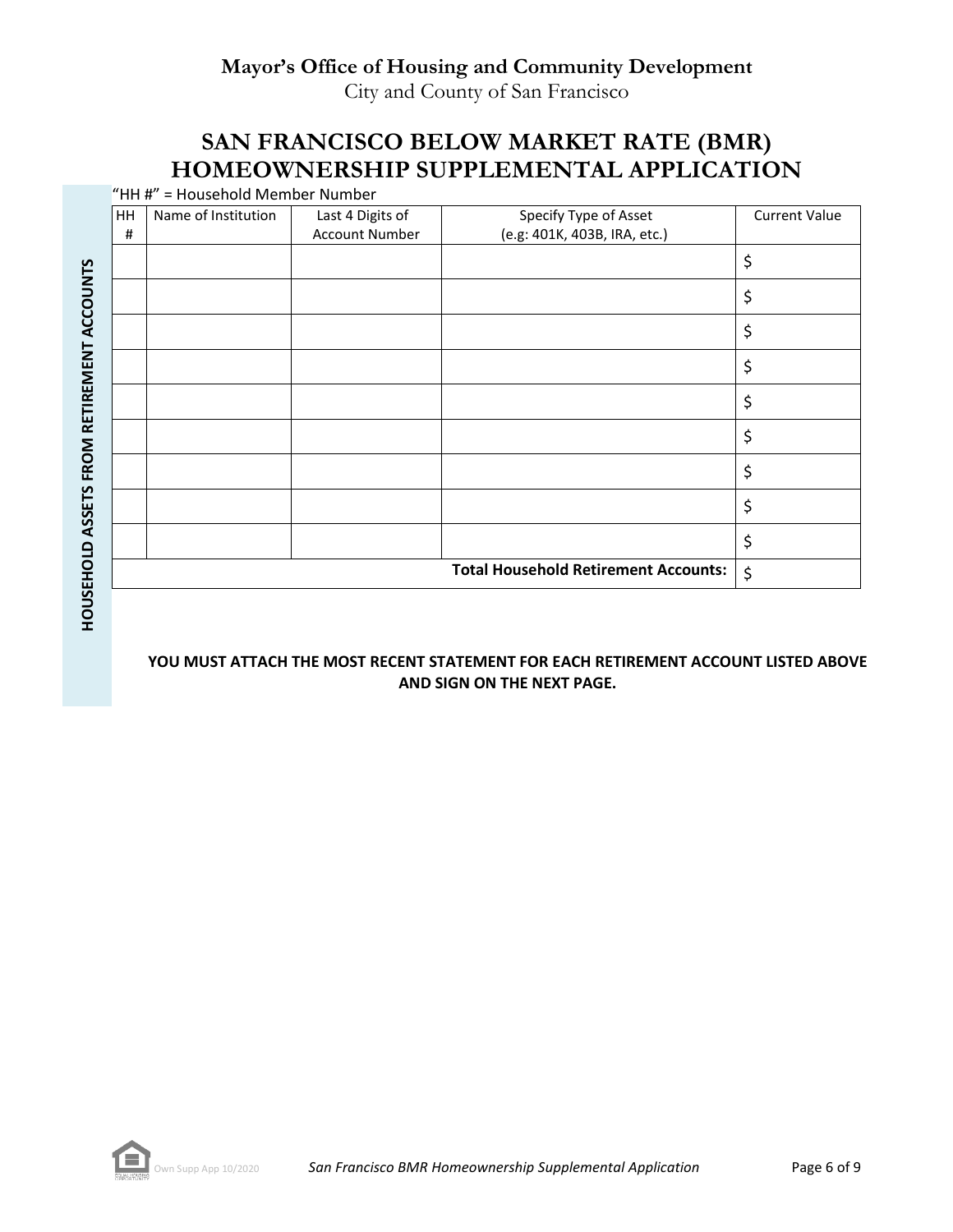## **Mayor's Office of Housing and Community Development**

City and County of San Francisco

# **SAN FRANCISCO BELOW MARKET RATE (BMR) HOMEOWNERSHIP SUPPLEMENTAL APPLICATION**

#### HOUSEHOLD CERTIFICATION AND SIGNATURES

All statements made in this application are true and made for the purpose of applying for an Affordable Housing Program Below Market Rate unit, through the City and County of San Francisco ("City"). Verification may be obtained from any source named in this application. I/we fully understand the City may terminate my/our participation in the Program at any time if it finds that I/we have knowingly provided false, misleading or inaccurate information or withheld information. In such case, I/we understand that I/we may be prohibited from participating in the Program for a minimum of one (1) year, or a longer period of time in the City's sole discretion. For purposes of this Certification, "knowingly" means that an applicant, with respect to any information provided to MOHCD, does any of the following: (1) Has actual knowledge of the information; (2) Acts in deliberate ignorance of the truth or falsity of the information; (3) Acts in reckless disregard of the truth or falsity of the information. Proof of specific intent is not required and reliance on my/our information by MOHCD is also not required. If the City cannot verify a housing lottery preference that you have claimed, you will not receive the preference but will not be otherwise penalized.

The information on this form will be used to determine income eligibility. I/we have listed all persons in my/our household. I/we have provided each household member's acceptable verification of current annual income. I/we have also disclosed ALL assets held by each person listed on the application, and have provided documentation thereof. Under penalties of perjury, I/we certify that the information presented in this Certification is true and accurate to the best of my/our knowledge and belief. The undersigned further understands that providing false representations herein constitutes an act of fraud.

Public Records Act: The City and County of San Francisco is subject to the requirements of the California Public Records Act, Government Code Section 6250, et seq. The Public Records Act provides that virtually all documents held or used by the City in the course of conducting the public's business are public records which the City, subject to certain limited exemptions, must make available for inspection and copying by the public. Applications for loans or grants from the City are public records as are the completed loan and grant documents. Under Section 67.24(e) of San Francisco Administrative Code, applications for financing and all other records of communication between the City and the Borrower must be open to public inspection immediately after a contract has been awarded. All information provided by the Borrower which is covered by that ordinance (as it may be amended) will be made available to the public upon appropriate request. MOHCD will not disclose personal sensitive information including dates of birth, social security numbers and bank account numbers.

**Must be signed by all applicants 18 years or older.**

| Applicant's Signature | <b>Applicant's Printed Name</b> | Date |
|-----------------------|---------------------------------|------|
| Applicant's Signature | <b>Applicant's Printed Name</b> | Date |
| Applicant's Signature | <b>Applicant's Printed Name</b> | Date |
| Applicant's Signature | <b>Applicant's Printed Name</b> | Date |
| Applicant's Signature | <b>Applicant's Printed Name</b> | Date |
| Applicant's Signature | <b>Applicant's Printed Name</b> | Date |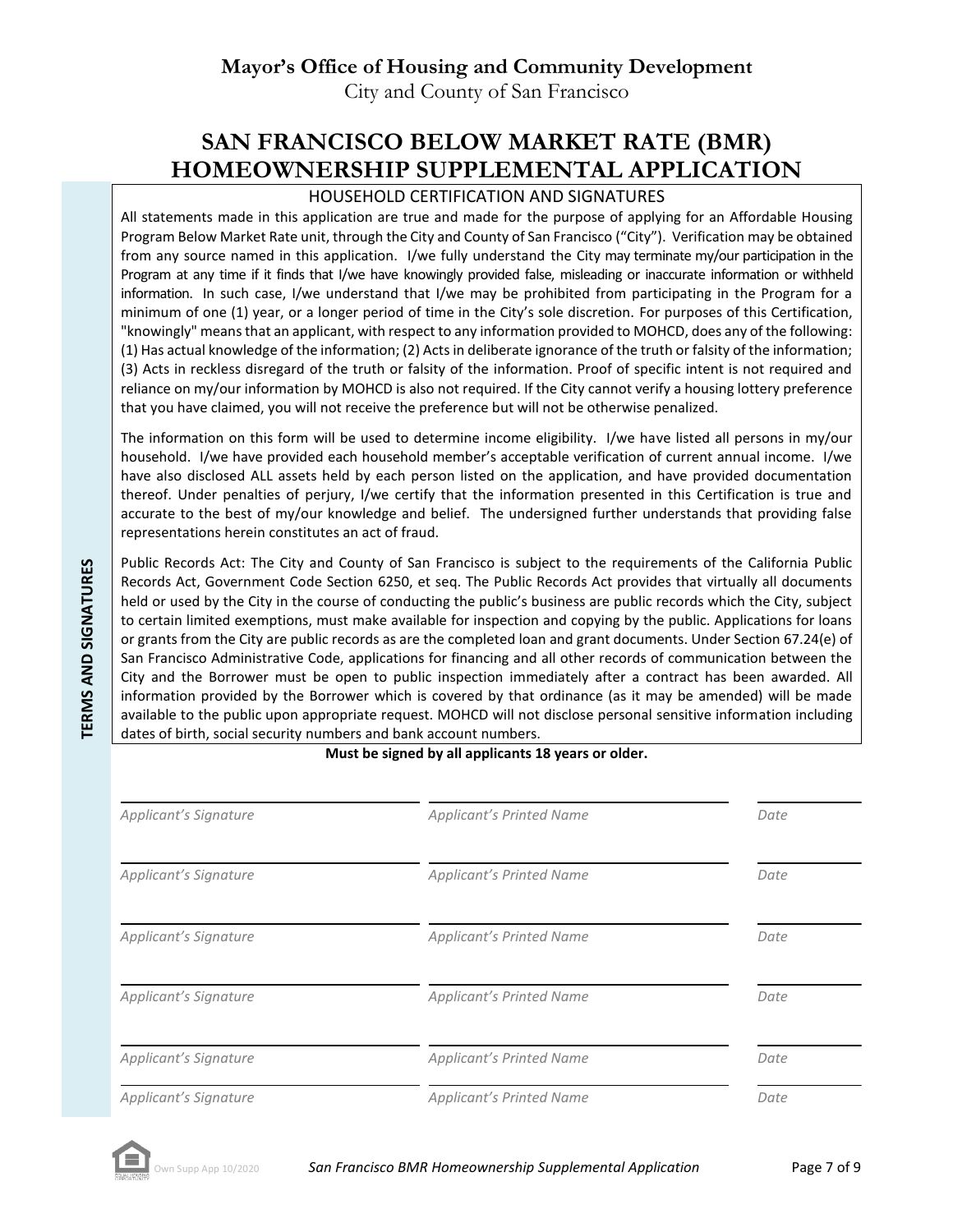# **SAN FRANCISCO BELOW MARKET RATE (BMR) HOMEOWNERSHIP SUPPLEMENTAL APPLICATION** REQUIRED DOCUMENTS CHECKLIST

**You must include copies of the following documents for each household member 18 years old or older. If any form is missing, your application may be disqualified. Please check each box upon completion.**

| <b>Item</b>                                                                    | <b>Description</b> (check at least one box per item)                                                                                                                                                                                                                                                                                                                                                                       |  |  |  |  |
|--------------------------------------------------------------------------------|----------------------------------------------------------------------------------------------------------------------------------------------------------------------------------------------------------------------------------------------------------------------------------------------------------------------------------------------------------------------------------------------------------------------------|--|--|--|--|
| <b>Application</b>                                                             | Completed, signed and dated BMR Supplemental Application (this form) (one for the entire<br>household)                                                                                                                                                                                                                                                                                                                     |  |  |  |  |
| Homebuyer<br><b>Education Proof</b>                                            | Verification of Homebuyer Education from a MOHCD approved first-time homebuyer<br>workshop for all titleholders/borrowers                                                                                                                                                                                                                                                                                                  |  |  |  |  |
| <b>Photo ID</b>                                                                | Copy of current photo identification for all adult household members                                                                                                                                                                                                                                                                                                                                                       |  |  |  |  |
| <b>Tax Information</b><br>1040<br>Year 1<br>ear 2<br>$W - 2$<br>1040<br>Year 3 | Signed and dated copies of last 3 years of Federal Income Tax Returns (IRS Form 1040 or<br>1040EZ or 1040A form ONLY)<br>Include ALL schedules and/or attachments required by the IRS<br>Include ALL W-2 and/or 1099 form(s)<br>$\Box$ OR – If applicable, complete attached Income Tax Declaration form, and submit with<br>supporting documents as specified in the form                                                 |  |  |  |  |
| <b>Proof of Income</b>                                                         | $\Box$ Copies of 3 most recent, consecutive paystubs and/or income statements                                                                                                                                                                                                                                                                                                                                              |  |  |  |  |
| Paystub 1<br>Paystub 2<br>Paystub 3                                            | $\Box$ OR – If applicable, complete the attached Unemployed Declaration form. (Form is not<br>necessary if receiving any form of income that should be noted in the application,<br>such as unemployment income or government assistance)<br>$\Box$ OR – If applicable, complete the attached Self-employed Declaration form. Must be<br>submitted with most recent and current signed and dated Profit and Loss statement |  |  |  |  |
|                                                                                | $\Box$ OR – Employment offer letter if less than 3 weeks from date of hire                                                                                                                                                                                                                                                                                                                                                 |  |  |  |  |
| <b>Bank Statements</b><br>Statement 1<br>Statement 2<br>Statement 3            | $\Box$ Copies of 3 most recent and most consecutive bank or asset statements from all bank or<br>other liquid asset accounts (listed on page 5 of 9 of this application). Must be official<br>statements. All pages must be included.<br>$\Box$ Copies of 1 most recent monthly or quarterly statement for all retirement accounts                                                                                         |  |  |  |  |
| Lease Agreement &<br><b>EASE</b><br><b>3 Rent Payments</b><br>$\beta$ $\beta$  | $\Box$ Copy of current lease agreement with all pages with proof of 3 most recent rent payments<br>$\Box$ If rent free, provide a signed letter from the landlord to support                                                                                                                                                                                                                                               |  |  |  |  |
| <b>Gift Funds</b><br>羊<br>- if applicable                                      | $\Box$ N/A<br>$\Box$ If applicable, completed gift letter and evidence of donor availability of funds                                                                                                                                                                                                                                                                                                                      |  |  |  |  |
| <b>Purchase Offer</b><br>- if applicable                                       | $\Box$ N/A - This section does not apply to new for sale BMR units<br>$\Box$ Resale BMR Units Only - copy of SF Purchase Offer signed by buyer and buyer's realtor                                                                                                                                                                                                                                                         |  |  |  |  |

#### **PLEASE NOTE THAT INCOMPLETE APPLICATIONS WILL BE DETERMINED INELIGIBLE**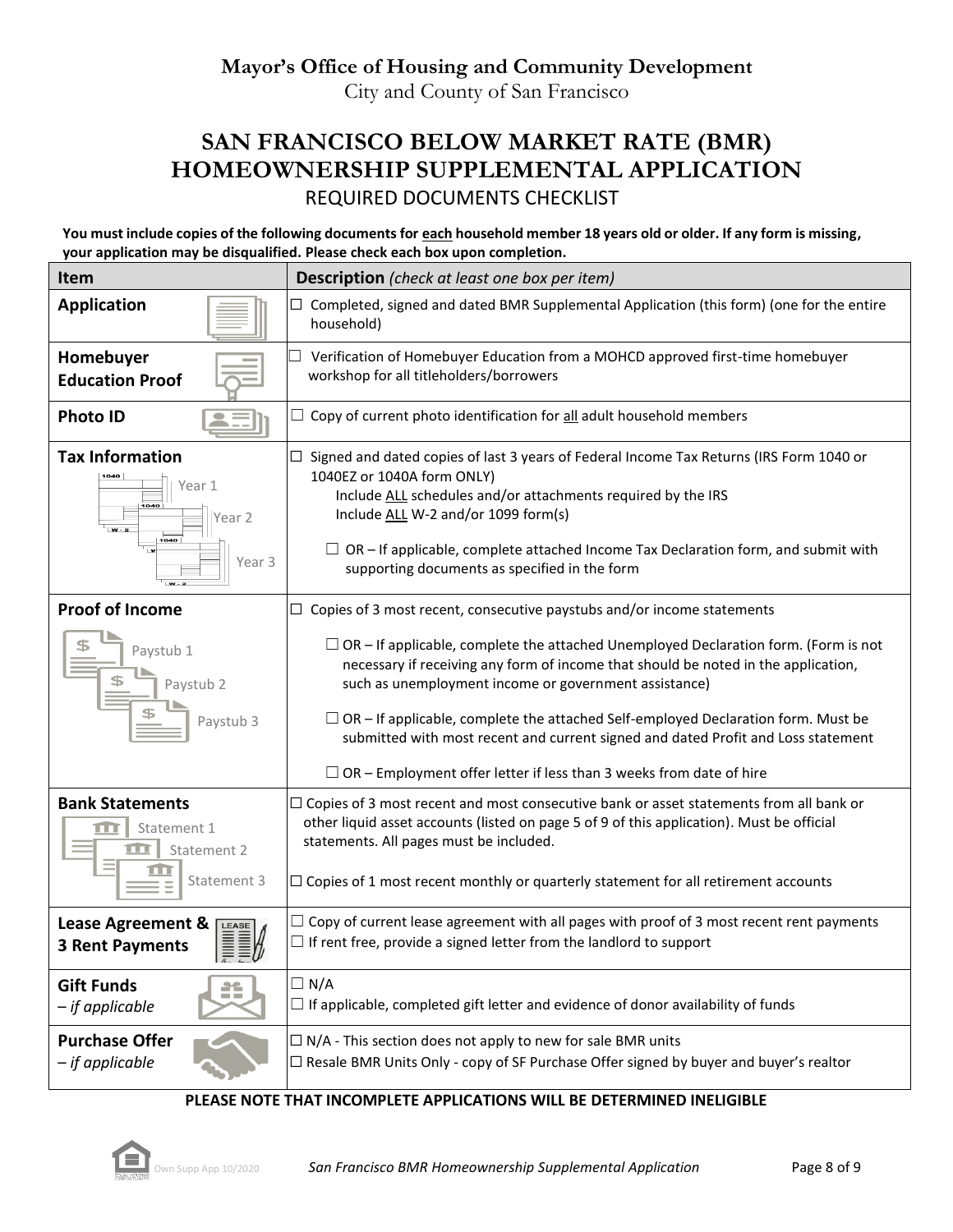**Mayor's Office of Housing and Community Development**

City and County of San Francisco

# **SAN FRANCISCO BELOW MARKET RATE (BMR) HOMEOWNERSHIP SUPPLEMENTAL APPLICATION**

### HOMEOWNERSHIP COUNSELING CONSENT FORM

The Mayor's Office of Housing and Community Development requires every adult household member applying for a City-administered homeownership assistance program, in connection with the purchase of a residential unit, to:

- 1. Attend a 2-hour program orientation and 6-hour first-time homebuyer education workshop(s). Please visit [www.homeowne](http://www.homeownershipsf.org/)rshipsf.org for current list of approved housing counseling agencies.
- 2. Meet with a counselor and complete a 2-hour one-on-one counseling session at the same agency.
- 3. Receive a Verification of Homebuyer Education once requirements 1 and 2 noted above are completed.

I/We understand the homebuyer education requirement is in place to ensure first-time homebuyers are educated about the eligibility criteria and policies of the various City-administered homeownership assistance programs AND:

- Assessing readiness to buy a home Budgeting and credit
- Financing a home **•** Selecting a home
- Maintaining a home and finances Home-buying process
- 
- -

I/We understand and authorize the Mayor's Office of Housing and Community Development, its participating nonprofit housing counseling agencies and HomeownershipSF to exchange information about my application, including information about my/our final settlement statement, which shall be used for statistical information or funder reports only.

I/We agree to be contacted by HomeownershipSF and/or its member, non-profit housing counseling agencies for additional services including post purchase counseling which includes budgeting, home maintenance and foreclosure prevention topics. I/We agree to be contacted by HomeownershipSF and/or its member, non-profit housing counseling agencies for referral/counseling services in case of any financial hardship or loan default.

| <b>Applicant Name(s)</b> | Signature(s) | Date |
|--------------------------|--------------|------|
|                          |              |      |
|                          |              |      |
|                          |              |      |
|                          |              |      |
|                          |              |      |
|                          |              |      |
|                          |              |      |
|                          |              |      |
|                          |              |      |
|                          |              |      |
|                          |              |      |
|                          |              |      |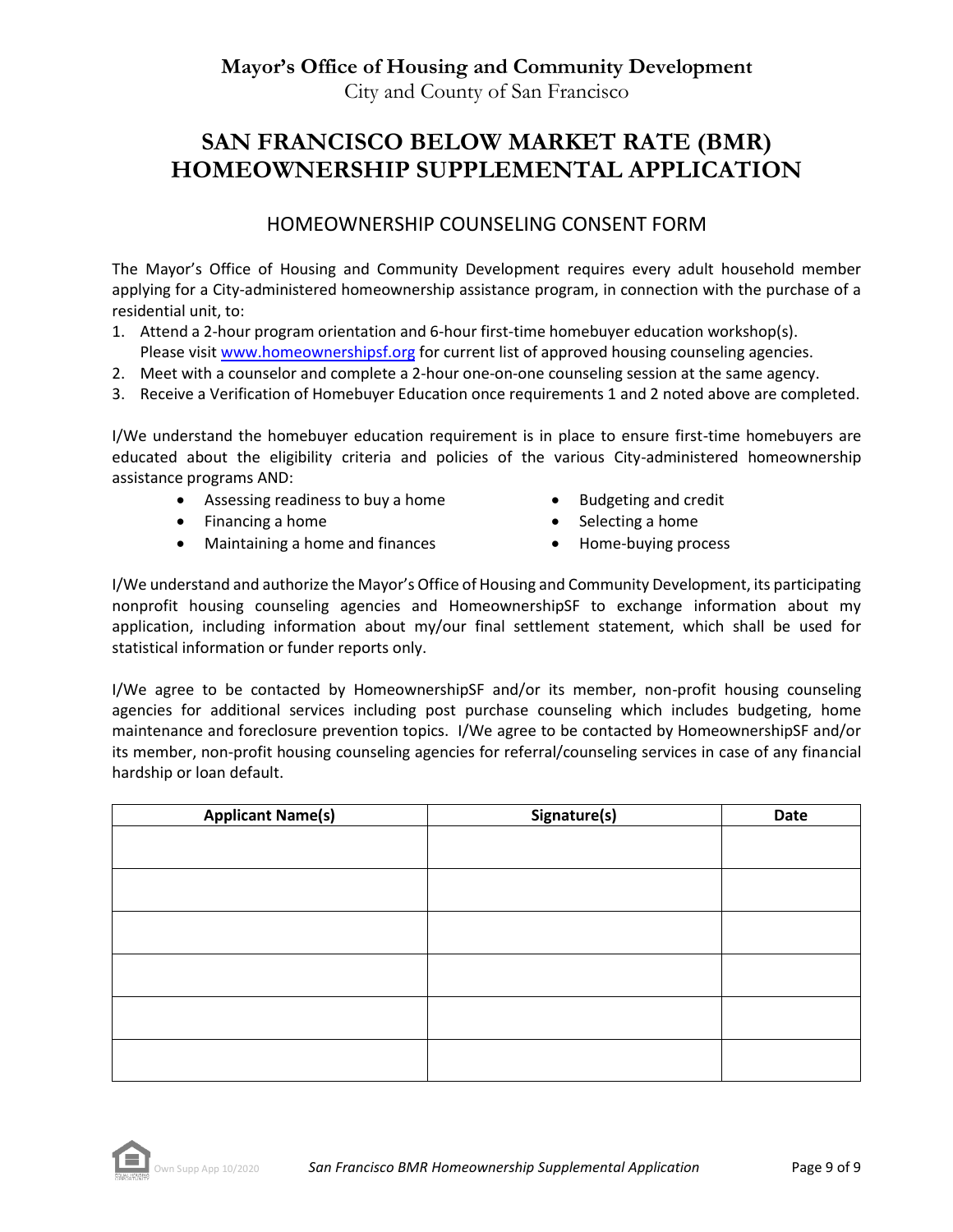**Mayor's Office of Housing and Community Development** City and County of San Francisco

## **SAN FRANCISCO BELOW MARKET RATE (BMR) HOMEOWNERSHIP SUPPLEMENTAL APPLICATION**

### INCOME TAX DECLARATION

**Complete this form only if you do not have copies of Federal Income Tax Returns for any year during the preceding three years. Please complete the option(s) below that apply.** 

#### **I (We) the undersigned, hereby declare the following:**

| $\Box$ I (We) (name here)                                                         | hereby declare that I (we) was (were) |  |  |  |
|-----------------------------------------------------------------------------------|---------------------------------------|--|--|--|
| not required by law to file a Federal Income Tax Return for the following year(s) |                                       |  |  |  |
| for the reason(s) below (attach documentation to support reason):                 |                                       |  |  |  |

\_\_\_\_\_\_\_\_\_\_\_\_\_\_\_\_\_\_\_\_\_\_\_\_\_\_\_\_\_\_\_\_\_\_\_\_\_\_\_\_\_\_\_\_\_\_\_\_\_\_\_\_\_\_\_\_\_\_\_\_\_\_\_\_\_\_\_\_\_\_\_\_\_\_\_\_\_\_\_\_\_\_\_\_\_\_\_

\_\_\_\_\_\_\_\_\_\_\_\_\_\_\_\_\_\_\_\_\_\_\_\_\_\_\_\_\_\_\_\_\_\_\_\_\_\_\_\_\_\_\_\_\_\_\_\_\_\_\_\_\_\_\_\_\_\_\_\_\_\_\_\_\_\_\_\_\_\_\_\_\_\_\_\_\_\_\_\_\_\_\_\_\_\_\_

*Please provide applicable documentation supporting the above explanation such as income earning did not meet requirement for tax filing, proof of date of entry to US, school transcripts or diploma, etc. for that period of time.*

*Declaration must be accompanied with documented proof that the applicant was a renter during the specified period, e.g. copy of the lease, letter from the landlord or rental management company, canceled checks or rent receipts.*

 $\Box$  I (We) hereby declare that I (we) was (were) not required hereby certify that the application in connection with which I (we) am (are) applying for the San Francisco BMR Homeownership Housing Program is occurring between **January 1 and April 15**, and that I (we) have not yet filed our Federal Income Tax Return for the prior tax year. The income I (we) have for  $20 \overline{\ }$  is \$ and does not exceed the income limits for the San Francisco BMR Homeownership Housing Program.

By signing below, I (we) certify, under penalty of perjury, that the information presented in this Declaration is true and accurate to the best of my (our) knowledge and belief. I (We) further understand that this Declaration will be relied upon for purposes of determining my (our) household's eligibility for a restricted unit under the San Francisco BMR Homeownership Housing Program. I (We) acknowledge that a material misstatement fraudulently or negligently made in this declaration or in any other statement made by me (us) in connection with an application for a restricted price unit may constitute a federal violation punishable by a fine and/or denial of my (our) application for purchase of this restricted price unit.

| Dated: |                        |
|--------|------------------------|
|        | Signature of Applicant |

Signature of Applicant

Dated: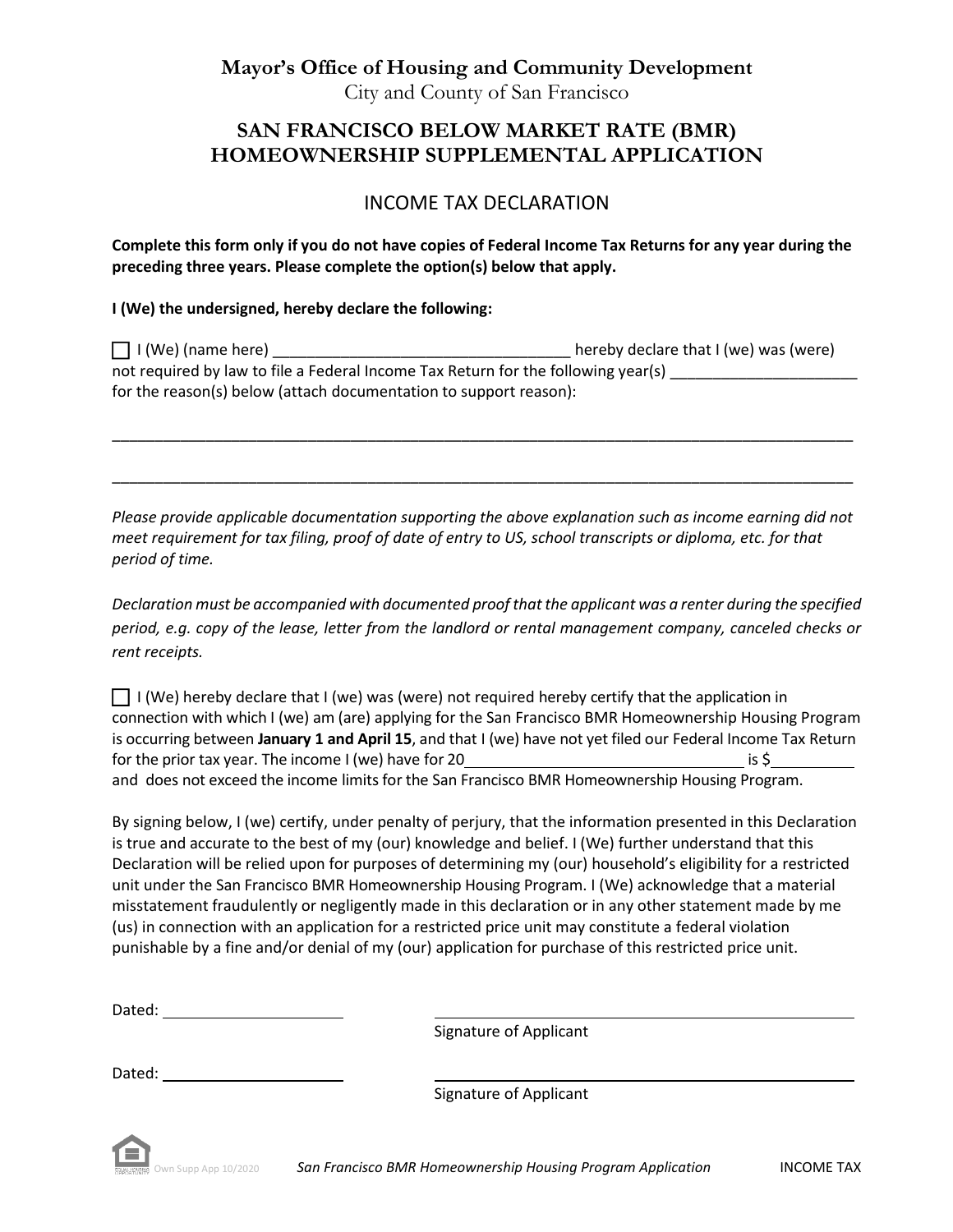**Mayor's Office of Housing and Community Development** City and County of San Francisco

## **SAN FRANCISCO BELOW MARKET RATE (BMR) HOMEOWNERSHIP SUPPLEMENTAL APPLICATION**

## SELF-EMPLOYED DECLARATION

I (name here) hereby declare the following:

I hereby attach copies of my federal tax returns (both individual returns and business returns if applicable) for the immediate preceding three calendar years for which self-employment tax returns could have been filed (or, if not filed, were not required to be filed) and certify that the information shown in such income tax returns is true and complete to the best of my knowledge. Business income counted towards income eligibility for the San Francisco BMR Homeownership Housing Program is net income from the operation of a business or profession, including cash withdrawals from the business.

I have been self-employed from the following month and year forward: 1

Number of Self-Employment Federal Tax Returns filed in the last three years:

tax return income: \$ (Year of) **The Continuum of the Vietnian Continuum** tax return income: \$ (Year of) tax return income: \$ (Year of)

Attach a) copies of Federal Income Tax Returns (both individual returns and business returns if applicable) for preceding three calendar years; and b) signed and dated Profit/Loss Statement to date from last tax filing.

**OR**

If this is a new business, or if you do not file income taxes, you will need to provide a) a signed and dated Profit/Loss Statement; and b) copies of all invoices and payments made to the borrower as a part of selfemployment in the current calendar year.

By signing below, I certify, under penalty of perjury, that the information presented in this Declaration is true and accurate to the best of my knowledge and belief. I further understand that providing false representation herein constitutes an act of fraud, and results in the denial of my application.

Dated: when the contract of the contract of the contract of the contract of the contract of the contract of the contract of the contract of the contract of the contract of the contract of the contract of the contract of th

Signature of Applicant